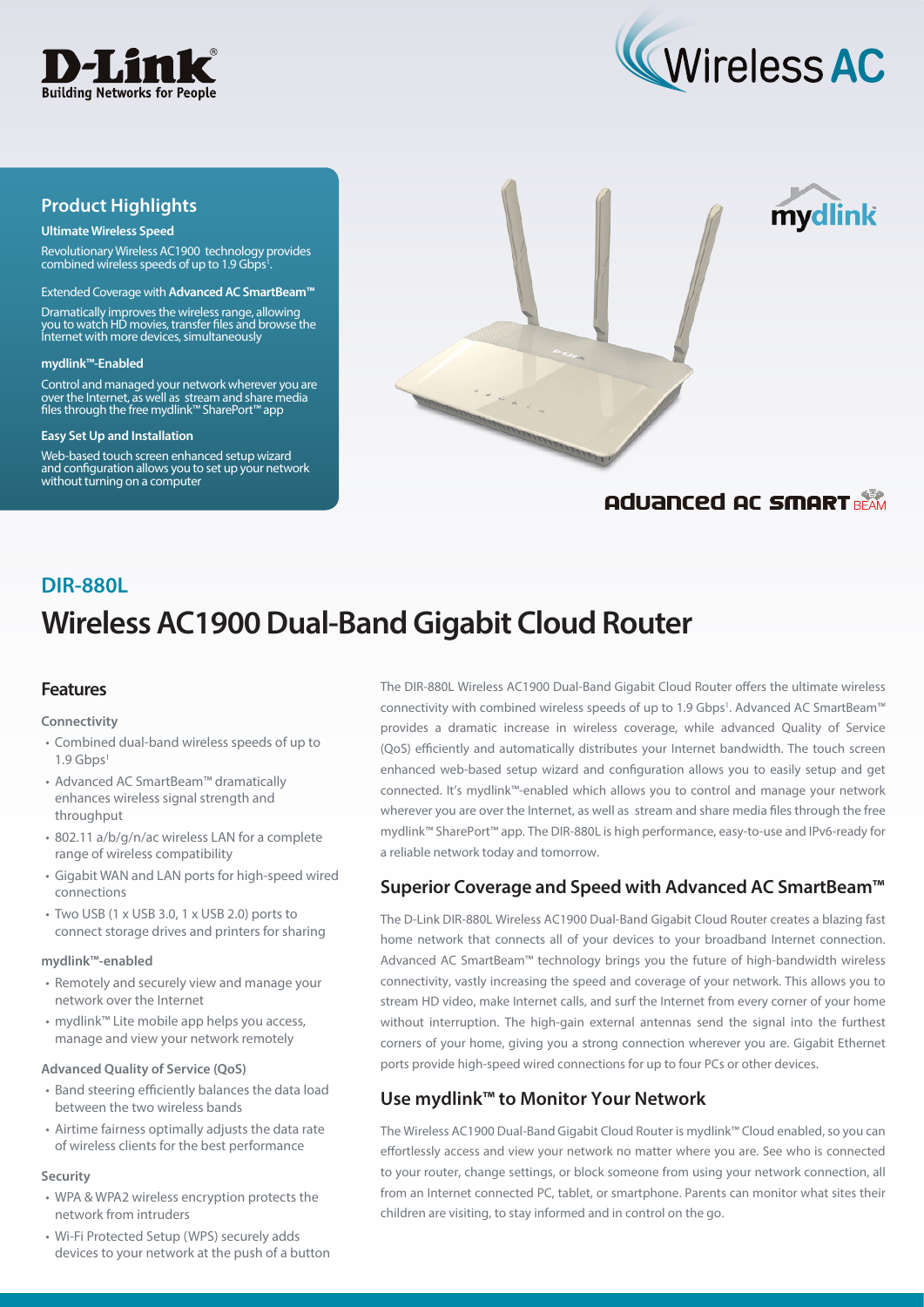

## **DIR-880L Wireless AC1900 Dual-Band Gigabit Cloud Router**

## **File Sharing at Your Fingertips**

The mydlink™ SharePort™ app allows you to connect a USB storage device to the DIR-880L and instantly share documents, movies, pictures, and music with mobile devices. Put your music library on a USB drive and share it with everyone else in your home, or show photos on the living room TV while a family member watches a movie on their tablet. Stream media files to multiple devices without interruption, or save them to your device for offline playback. The intuitive interface lets anyone immediately connect to a variety of entertainment options stored securely on your own storage device.

## **Reliable and Efficient**

Using the latest Wireless AC technology, which can provide transfer rates of up to 1.9 Gbps<sup>1</sup> (1300  $+$  600 Mbps), the DIR-880L operates on both the 2.4 GHz and 5 GHz wireless bands at the same time using concurrent dualband technology and three external antennas. This allows you to browse the web, chat and e-mail using the 2.4 GHz band, while simultaneously streaming digital media, playing online games, or making Internet phone calls on the 5 GHz band. Advanced Quality of Service (QoS) prioritises the most important data, such as movie streaming and online gaming; its band steering feature efficiently balances the data load between the two bands, while airtime fairness ensures that wireless clients are provided with the most appropriate bandwidth for their needs.

## **Easy to Set Up and Use**

Get the DIR-880L up and running in no time right from your sofa with the touch screen enhanced web-based setup wizard. Simply open the web browser on your smartphone or tablet to setup and follow a few easy steps to get your home network connected without having to switch on a computer. You can also set up a secure network with the touch of a button using Wi-Fi Protected Setup. Simply press the WPS button to instantly establish a secure connection to a new device. If you have additional mydlink™ cloud products, you can take advantage of mydlink™ Zero Configuration. Simply connect your mydlink™-enabled device to the DIR-880L and the router will automatically link it to your mydlink™ account with no configuration required.

### **mydlink™ Lite App**



With the free mydlink™ Lite app for iOS, Android and Windows Phone devices you can quickly and easily stay in control of your network anywhere with a Wi-Fi or mobile Internet connection.

### SharePort<sup>™</sup> Mobile App



The mydlink™ SharePort™ app for iOS or Android devices allows you to create a secure and personal cloud storage. Simply plug in a USB drive to the router to save, access and share files, music, video, photos from anywhere in the world on your smartphone or tablet through Internet with the free app. It's also a great way to enjoy media without using valuable memory on your mobile device!

**Rear View**